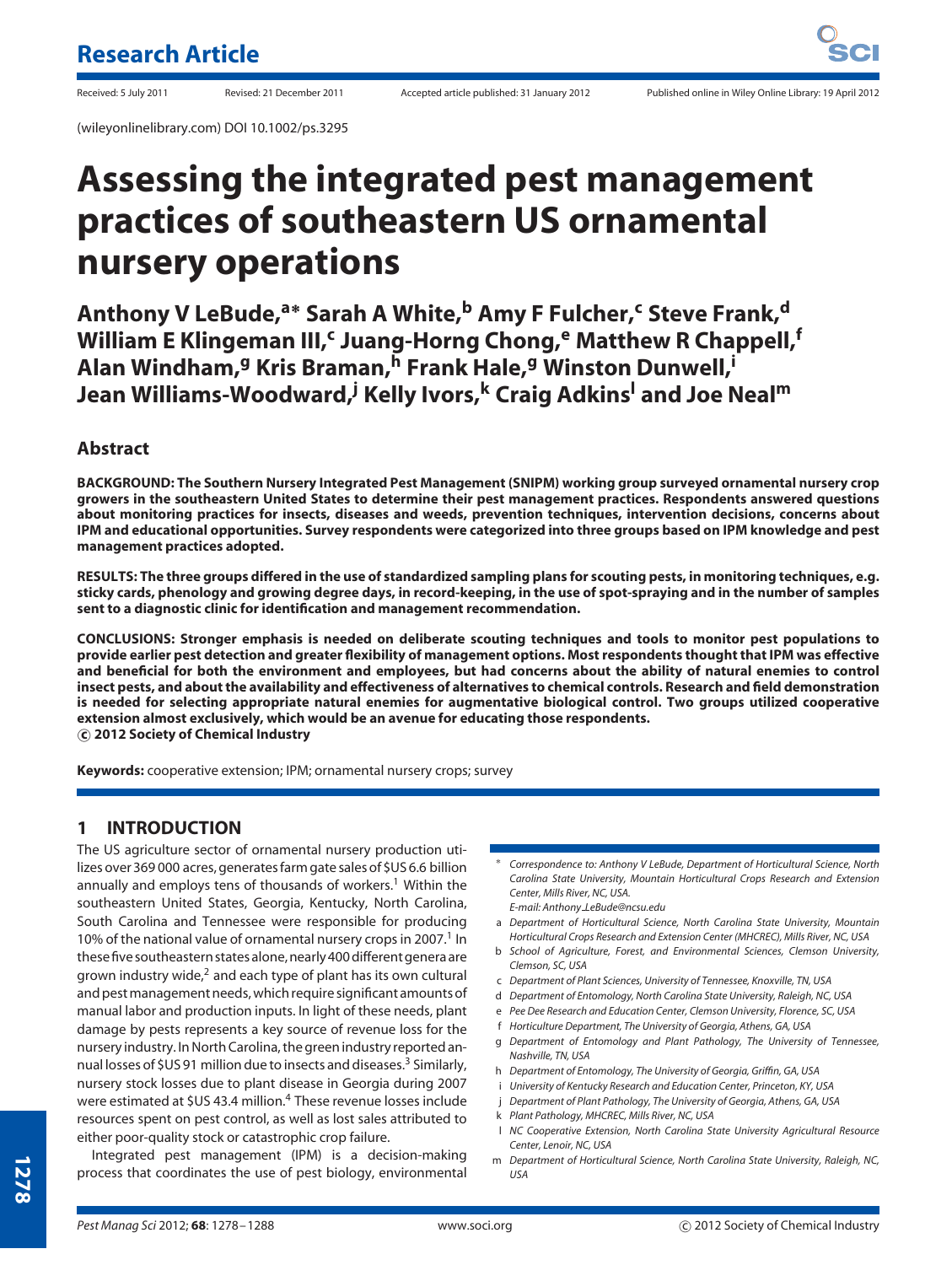information and available technology in combination with biological, cultural, physical and chemical tools to minimize economic, health and environmental risks.<sup>5</sup> The National IPM Road Map emphasizes measuring adoption and implementation on a pilot scale or in a defined geographic area.<sup>5</sup> The National Agriculture Statistics Service (NASS) developed a national IPM adoption survey based on IPM protocols designed for specific commodities, including nursery and floriculture. Using this tool, Pest Management for Nursery and Floriculture data were broadly compiled within multistate regions that encompassed six of the highest-grossing revenue states in the United States.<sup>6</sup>

In brief, the NASS survey determined that scouting for pests was mainly executed while employees were performing other routine tasks rather than scouting as a dedicated task. Less than 25% of growers kept scouting records, and even fewer reported using any other form of monitoring technique to aid in pest detection.<sup>6</sup> When intervention was necessary, almost 50% of growers stated that they used scouting data and acted upon research-based action thresholds to determine when to apply pesticides, while another 30% relied on a preventive treatment schedule. Less than 20% used traps, biological pesticides or beneficial organisms for pest control.<sup>6</sup> The entire East Coast was represented by Florida and Pennsylvania in the NASS survey. At present there are no data that can relate these representative states to a contemporary assessment of nursery IPM adoption within the southeastern United States.

Sellmer et al.<sup>7</sup> surveyed the integrated pest management practices of all growers of nursery stock as licensed by the Pennsylvania Department of Agriculture. About 25% of respondents kept permanent records, consistent with the findings of NASS.<sup>6</sup> All respondents were placed into three distinct groups, based on the descending use of IPM, termed 'IPM savvy', 'IPM part-timer' and 'IPM reluctant'. Respondents in the IPM savvy group were more likely to select pesticides and cultural practices that preserved beneficial insects. Scouting was used often in this group, and respondents rarely sprayed on a calendar basis for insects, mites or diseases. Specific methods of monitoring insects, e.g. trapping systems, were not mentioned in the survey, and neither was the use of beneficial or predatory insects. All groups thought IPM was limited by the availability of damage thresholds used for making pest management decisions.

IPM has been used in other horticultural crops over a longer time period, and assessments of pest management practices have been reported. Fenemore and Norton<sup>8</sup> noted that apple growers in the United Kingdom have adopted one of three pest management strategies: calendar spraying, supervised spraying (SS) and integrated pest control (IPC). Calendar spraying requires a scheduled spray program and data on chemical efficacy against pests, phytotoxicity and pesticide costs. Supervised spraying takes into account chemical efficacy, phytotoxicity and cost; however, SS is applied according to need by establishing economic or action thresholds and may use suitable pest monitoring techniques, forecasting techniques or both. An IPC pest management strategy utilizes the techniques of SS and also includes monitoring techniques for natural enemies as well as the possible introduction of natural enemies, the use of selective chemicals (or selective application methods) and cultural practices to influence or selectively target pests, or enhance populations of beneficial insects and natural enemies.

Supervised 'spray and pray' (SSP), similar to SS above, was found to be the dominant method of pest management in production of one woody and two herbaceous crops in Australia.<sup>9</sup> The authors argued two points about the use of SSP. Firstly, SSP would remain the dominant form of pest management used by growers until pesticide resistance developed, and then growers might adopt IPM strategies to overcome resistance. If, on the other hand, scouting for pests and monitoring of insect populations became no longer feasible economically, growers would shift instead from SSP to calendar spraying. Secondly, strategic IPM utilizing beneficial insects and natural predators would not be feasible until the potential of natural enemies was fully documented and proven to be effective on small farms.

Reports of pest management practices usually review one major crop, such as apples, $8$  brassicas, citrus or cotton. $9$  These commodities benefit from intense study of a single plant and its associated pest complex. The result of this concentrated research and extension effort includes established damage and action thresholds and other resources growers can rely upon to help implement effective IPM.<sup>10</sup> Nursery production systems involve hundreds of species that have an extensive potential for exposure to pest populations of both generalist and specialist pests, as well as pests that inflict differing amounts of feeding injury during their various pest developmental stages. Faced with a perception of such confounding management complexity, growers may simply opt to rely on pesticides with broad-spectrum control that they can use to treat many pests on many crops rather than use more selective pesticides that would require more knowledge of each pest problem and increase the labor needed to mix and spray multiple products. Although these practices may increase efficiency, they can have consequences for non-target organisms, secondary pest outbreaks and environmental health.<sup>11</sup>

Recognizing the need to assess this trade-off conundrum, Sellmer *et al*. <sup>7</sup> surveyed licensed growers in Pennsylvania. The results of Sellmer *et al*. <sup>7</sup> were pooled across all businesses with some form of nursery-stock-related operations, which included retail garden centers, Christmas tree producers and landscape operations. About 18% of their survey respondents indicated specific involvement in nursery production activities similar to the intended professional pool. Thus, it was not possible to examine responses by this professional segment independently. Because 10 years has passed since Sellmer *et al*. <sup>7</sup> conducted their survey in Pennsylvania, and a comparable survey has not been done in the southeastern United States, it is important to assess the current picture of grower practices and determine where future work should focus.

The Southern Nursery IPM working group (SNIPM) was formed in 2009 to stimulate regional progress in improving IPM in nursery crop production. To gain a better understanding of how owners and supervisors working in southeastern US nursery production operations both perceiveand utilize nurseryIPM,SNIPM developed and distributed a survey in 2009 to commercial growers of woody ornamental plants in Georgia, Kentucky, North Carolina, South Carolina and Tennessee. The principal objectives of the survey were to:

- 1. Assess the pest management practices currently used by ornamental nursery growers in the southeastern United States.
- 2. Identify critical areas of instructional and outreach needs for education and research related to ornamental nursery IPM.
- 3. Gain grower input relative to ornamental nursery growers' perceived best methods of receiving information about nursery IPM practices.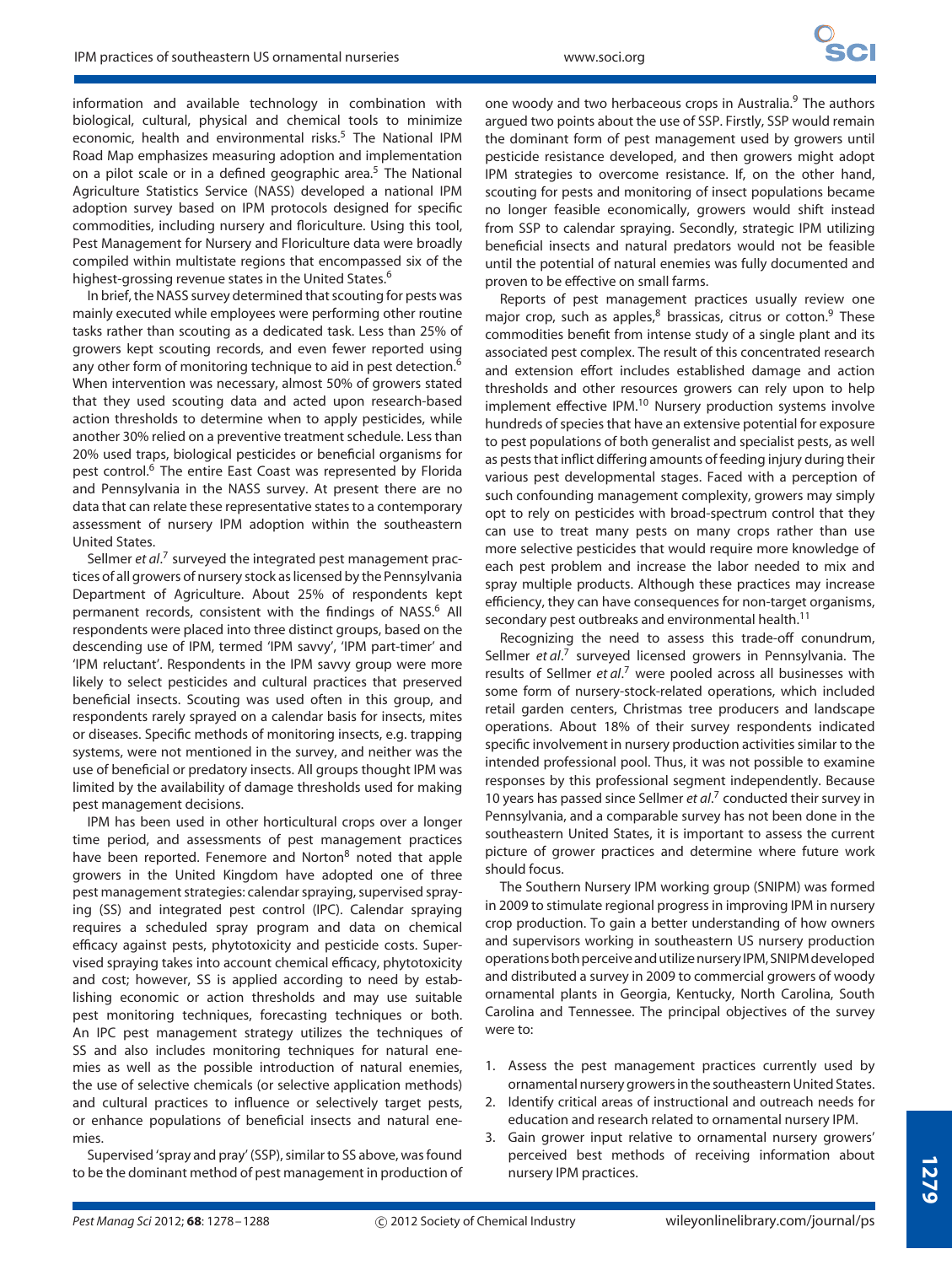# **2 EXPERIMENTAL METHODS**

## **2.1 Questionnaire development and delivery**

A survey was developed, based on the survey utilized by Sellmer *et al.*,<sup>7</sup> and was modified to be suitable for southeastern US ornamental nursery growers. A draft of the survey was administered online to a test group of 20 nursery growers in Ohio, who commented on wording, clarity and length. The anonymous survey was available online from 1 June 2009 through NC State Web Survey Services. The target population was commercial wholesale woody ornamental producers from each of several southeastern states. A link to the survey was sent through e-mail listserves to all state nursery and landscape associations in Georgia, Kentucky, North Carolina, South Carolina, and Tennessee. Additional e-mails were sent 1 month later, and then on a bimonthly basis until the survey closed. Additionally, a postcard flyer advertising the survey was inserted into each trade association's newsletter, journal, registrations for trade shows and any other correspondence sent to growers who were nursery association members. The survey was advertised at various trade shows in summer 2009 and winter 2010 in all five states. The survey was closed to respondents on 1 March 2010.

The survey contained 230 questions divided into eight sections based on IPM implementation practices for insects, diseases and weeds: 'General Information', 'Prevention', 'Pest Monitoring', Decision-Making', 'Intervention', 'Limitations and Concerns about Using IPM in Nurseries', 'Information and Educational Needs' and 'Demographics'. These same headings will serve as the headings for the results and discussion section (Section 3) and may have subheadings to denote insects, diseases or weeds. The survey experiment was approved by the North Carolina State University Institutional Review Board for the Use of Human Subjects in Research.

#### **2.2 Data analyses**

Cluster analysis (SAS v.9.1; SAS Institute, Cary, NC) was used to determine whether respondents, based on their responses to questions, could be clustered into IPM practitioner segmentations, similar to the 'IPM savvy', 'IPM part-timer' and 'IPM reluctant' segmented clusters created by Sellmer *et al*. <sup>7</sup> To accomplish this, the present data were analyzed first using FASTCLUS to produce ten initial clusters, and those data were analyzed further using four cluster algorithms and their various criteria for determining the number of clusters.<sup>12</sup> A three-cluster analysis was chosen that best described the differences between groups. Thus, the survey's distinct segments are categorized as follows: 'G  $1'$  (= IPM savvy<sup>9</sup>),  $n = 10$  respondents; 'G 2' (= IPM part-timer),  $n = 40$ ; 'G 3' (IPM reluctant),  $n = 74$  (Table 1). For the aforementioned questions, respondents could choose whether they performed the task 'always', 'often', 'rarely' or 'never'. For purposes of reporting and data analysis, respondents' answers were pooled into either 'yes' ('always' or 'often') or 'no' ('rarely' or 'never'), and analysis of variance (PROC GLM) was performed on the resulting pooled percentages. Means were separated among the three groups using Fisher's protected LSD at *P <* 0*.*05. On other questions, respondents were asked on a five-point Likert-type scale whether they strongly agree (1), (2), agree (3), (4) or strongly disagree (5) with a few statements concerning pest management and the use of IPM. Their responses were combined into one value termed 'agree' by averaging those responses from the categories strongly agree (1), (2) and agree (3). Respondents were asked about factors that might 'not be a limitation' or be a 'minor limitation', a 'moderate limitation' or a 'major limitation' for them, keeping them from implementing IPM in their nursery. Respondent's answers were pooled into a value termed 'limitation' ('moderate limitation' and 'major limitation'), and analysis of variance and means separation as described previously were performed on the percentage of respondents in each segment.

# **3 RESULTS AND DISCUSSION**

#### **3.1 Survey outcome, general scouting practices and demographics**

A total of 178 surveys were completed and 124 surveys were analyzed.The surveys analyzed included only those of respondents with 40% ormorewholesale container or field production ofwoody ornamentals. Among those excluded were landscape design and installation firms, floriculture producers, garden centers, Christmas tree growers and sod producers. The census population of nurseries in each state that meet these criteria are unknown, but survey invitations were sent to approximately 1600 nurseries in the five states that meet the initial criteria. Based on this, the response rate was approximately 8%. Responses were evenly distributed among states, with each state receiving 22–28 respondents. Among the respondents, 88% were either primarily or secondarily responsible for making pest management decisions for their nursery; 12% said another employee made the decisions.

**Table 1.** Demographics of the three practitioner segments identified using cluster analysis of survey response

| Practitioner segment <sup>a</sup>                                                                    |               |                |              |
|------------------------------------------------------------------------------------------------------|---------------|----------------|--------------|
| Respondent nursery demographics                                                                      | G1            | G <sub>2</sub> | G3           |
| $N$ (% of total)                                                                                     | 10(8)         | 40 (32)        | 74 (60)      |
| Years for which company has been in business                                                         | $40 \pm 7a$   | $29 + 3$ ab    | $23 \pm 2b$  |
| Number of full-time employees (2008)                                                                 | $71 + 25a$    | $26 + 12 b$    | $9 \pm 1$ b  |
| Number of part-time employees (2008)                                                                 | $43 \pm 32 a$ | $3 + 1b$       | $4 \pm 1$ b  |
| Number of seasonal employees (2008)                                                                  | $49 + 36a$    | $15 + 9b$      | $4 \pm 1$ b  |
| Average annual gross sales (2006-2008)                                                               |               |                |              |
| \$US 0-500 000                                                                                       | $20 + 13a$    | $30 + 7a$      | $59 + 6 b$   |
| \$US 500 000 - 1 000 000                                                                             | $20 + 13a$    | $20 + 6a$      | $15 \pm 4a$  |
| \$US 1 000 000 or more                                                                               | $60 \pm 16$ a | $45 \pm 8a$    | $20 \pm 5$ b |
| <sup>a</sup> Values with similar letters within rows are not significantly different at $P < 0.05$ . |               |                |              |

**1280**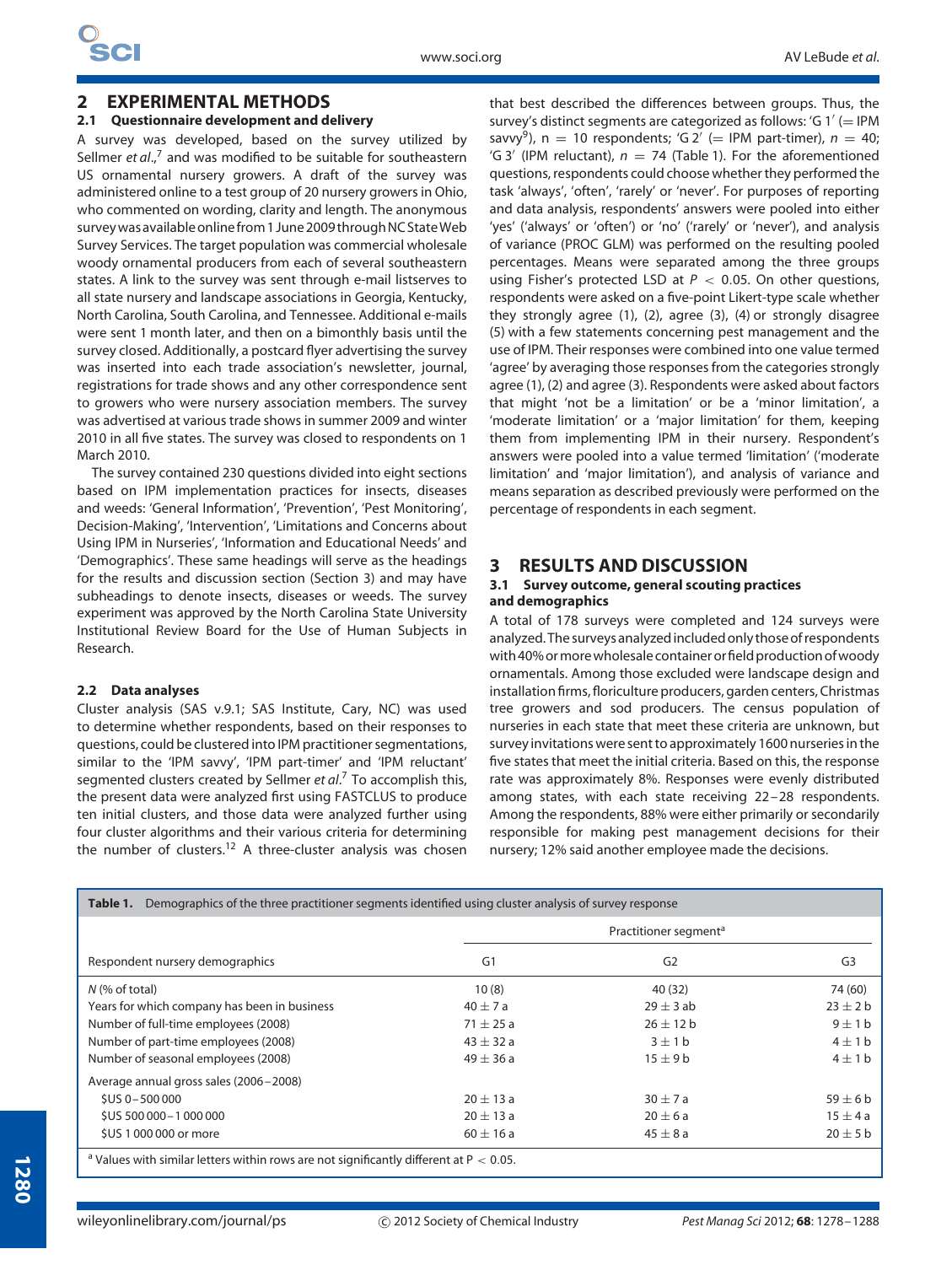A total of 96% of respondents deliberately inspected plants monthly for insects and mites (I), diseases (D) or weeds (W). When asked to describe their scouting practices for I and D, 65% of respondents said they made observations while performing another task (e.g. watering, loading or potting), and 35% said they set aside a specific time for scouting. For W, 80% reported scouting while working on other tasks, and 20% set aside specific time for scouting.

The most reliable information used by respondents to begin scouting for I (91%) or D (83%) was the presence of visible plant damage. Respondents also relied on information from other growers (82% I and 78% D), the appearance of the actual pest (78% I and 69% D) and notification by a cooperative extension employee (76% I and 63% D). Some growers acknowledged using records from previous years to begin scouting for I (60%) or D (49%), while others based their start on a calendar date (44% I and 27% D). Less than 50% used either phenology of host or indicator plants (44% I and 40% D), trap counts (30% I and 5% D) or growing degree days (28% I and 18% D) as a trigger to initiate scouting practices. About 80% of respondents began scouting for weeds when the pest appeared, and approximately 30% or fewer relied on any of the other techniques mentioned above. Although most respondents are scouting monthly, their routine consists primarily of observation while in the process of performing other tasks, rather than deliberate scouting during a specified timeframe. This is similar to the USDA NASS<sup>6</sup> survey results. Scouting of plants for I or D is initiated primarily when plants begin to show damage from the pests or when a pest is visibly present. Quite often, growers wait to initiate scouting for a particular pest after learning about it from another grower or extension agent.

Cluster analysis identified three distinct practitioner segments as: 'G1', *n* = 10 (8%) respondents; 'G2', *n* = 40 (32%); 'G3', *n* = 74 (60%). Based on response to the survey questions, G1 was defined as 'IPM savvy', G2 as 'IPM part-timer' and G3 as 'IPM reluctant' after Sellmer *et al*. <sup>7</sup> The distribution in each group was different from Sellmer *et al.*,<sup>7</sup> which reported  $n = 176$  (49%),  $n = 96$  (27%) and  $n = 88$  (24%) in the three groups respectively. This suggests greater overall adoption of IPM by Pennsylvania respondents, although the PA survey included a greater variety of businesses than the present survey, including Christmas trees, sod producers and landscapers.7 A limitation to the present study is the relatively small sample size ( $n = 10$ ) of respondents that were classified as G1, which limits statistical power in separating G1 from G2 but results in a more conservative test.

Respondents categorized as G1 were employed at businesses that had been operating longer (40 years) than those in G3 (23 years), yet respondents of all groups had similar years of experience in the green industry (23  $\pm$  1 year) (Table 1). All groups were employed at businesses with similar total acreages (150  $\pm$  25 acres). Group 1 employed more full-time, part-time and seasonal employees than either G2 or G3 (Table 1). A large portion of nurseries in G1 (60%) had a gross revenue of over \$US 1 million, whereas a similar percentage of nurseries in G3 (59%) had a gross revenue of \$US 500 000 or less. Nurseries in G2 had a gross revenue spread from \$US 500 000 to over \$US 1 million. More than 75% of all respondents received a higher education degree (associate degree or higher) (76  $\pm$  9%).

At the beginning of the survey, 90% of G1, 83% of G2 and 78% of G3 reported using IPM. At the end of the survey, the percentage of G1 had not changed, G2 increased to 90% and G3 decreased to 72%, which was lower than the other two groups. These findings are similar to those of Sellmer *et al*. <sup>7</sup> Respondents

may have realized, relearned or recalled IPM practices during the survey and thus decided by the end that they were using IPM more or less than they reported previously.

## **3.2 Pest prevention techniques**

The most common prevention techniques used by groups were to inspect incoming stock for pests (88  $\pm$  3%), to grow pest- or disease-resistant plants (81  $\pm$  4%), to decide no longer to grow a plant because it has consistent pest populations (68  $\pm$  4%) and to employ preventive, scheduled fungicide applications across the entire growing area (55  $\pm$  5%). More than half the respondents regularly spray their entire nursery with a fungicide as a preventive management action. Some preventive management treatments may be beneficial, particularly if growers specialize in producing *Phytophthora*-sensitive genera such as *Rhododendron, Pieris, Camellia* or *Viburnum.*

A majority of respondents (62  $\pm$  4%) applied pre-emergence herbicides to reduce weed pressure around the perimeter of the growing area, but almost no one created a weed map ( $7 \pm 2\%$ ) to plot persistent weed populations. Respondents in G1 and G2 were more likely to use preventive, scheduled pre-emergence herbicide applications throughout the entire growing area and used granular or liquid pre-emergence herbicides in containers more often than G3 respondents (Table 2). Pre-emergence herbicide use is a bestmanagement recommendation that will limit hand-weeding costs and prevent infestation of new weeds transported with nursery stock or liners.

Quarantining or isolating incoming nursery stock was an infrequent practice used more by respondents in G1 (50%) and G2 (43%) than by respondents in G3 (13%). Similarly, G1 were more likely to sanitize clippers and pots (70%) than G3 (36%) (Table 2). Isolating incoming stock has been advocated to growers for decades and has demonstrated benefits for pest management. Further, quarantine recommendations have increased recently, with concerns related to ecologically dangerous pathogens, such as *Phytophthora ramorum*. This area may be a good target for future research and demonstration to increase adoption.

Two competing IPM strategies were detailed in the survey and involved either applying preventive, scheduled insecticide applications to the entire growing area or planting nurse crops such as ground covers, flowers or other non-crop plants to attract and conserve beneficial insects. Providing habitat for beneficial insect reproduction is an advanced component of IPM, while applying broad-spectrum insecticides uniformly across an area is not. Reliance on broad-spectrum pesticides may reduce IPM program effectiveness by indirectly increasing target pest populations.11,13 Most respondents(60% of G1, 75% of G2 and 55% of G3) used either preventive or scheduled pesticide applications (Table 2). Only a small proportion of total respondents tried to attract and conserve beneficial insects (16  $\pm$  3%). Nevertheless, more than twice as many respondents in G2 (48%) than in G3 (22%) stated that they checked to see whether natural enemies were present, with G1 (30%) intermediate between those two groups (Table 2). Scouting for natural enemies is a critical first step before utilizing these predators for target pest control, and conserving their populations is necessary to achieve effective and efficient IPM. $8,9,14$  Limited conservation and augmentation of beneficial insects may indicate perceived difficulty or unorthodoxy for use of these methods in nurseries. In fact, almost no research has investigated how to implement augmentation biological or conservation biological control in woody ornamental nurseries growing plants hardy in the southeastern United States. This is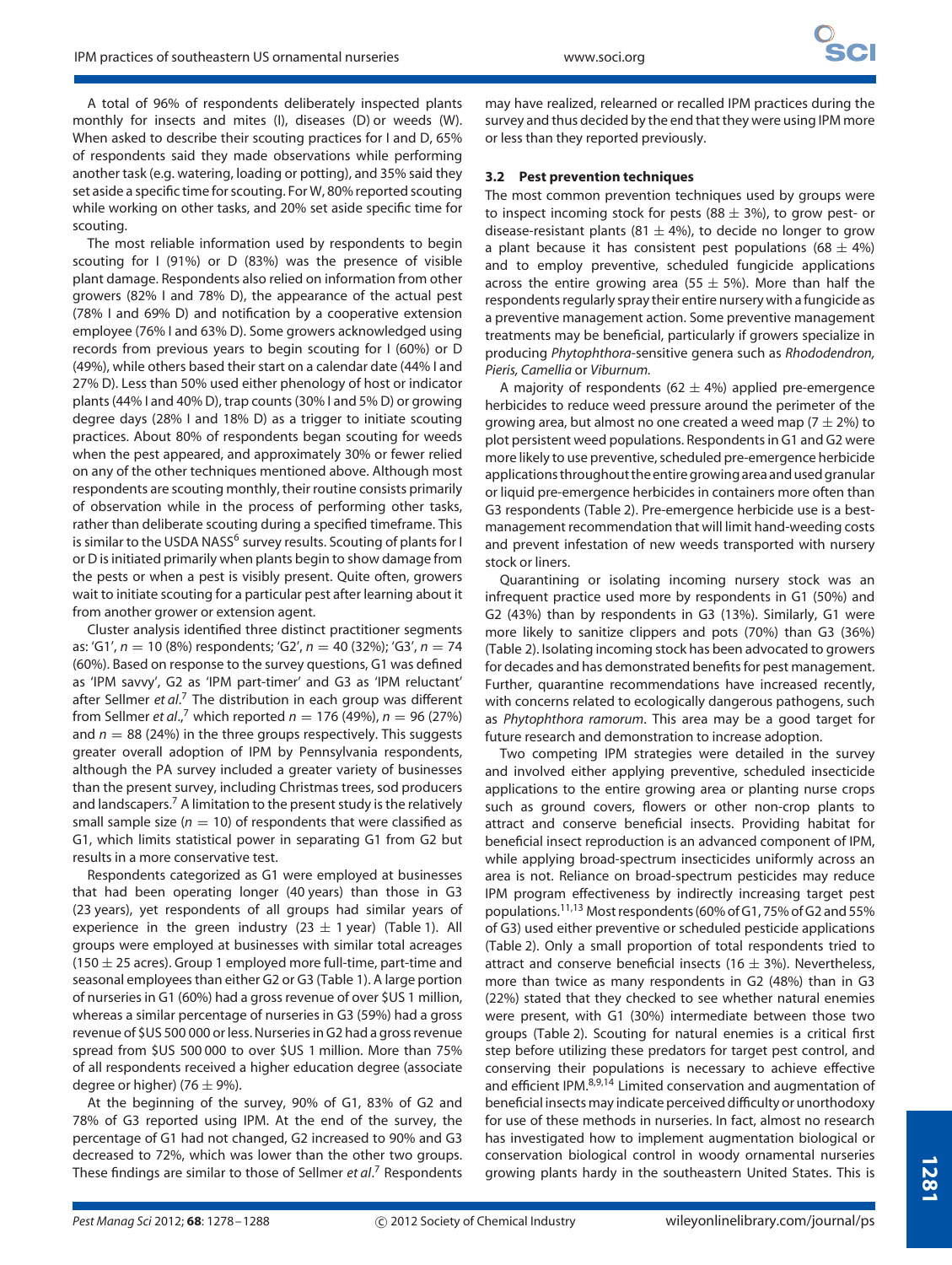| Description of three practitioner segments derived from cluster analysis based on participant responses (%) <sup>a</sup> to questions assessing IPM<br>Table 2.<br>cultural practices by growers in five southeastern US states |                                   |                |                |
|---------------------------------------------------------------------------------------------------------------------------------------------------------------------------------------------------------------------------------|-----------------------------------|----------------|----------------|
|                                                                                                                                                                                                                                 | Practitioner segment <sup>b</sup> |                |                |
| Variable                                                                                                                                                                                                                        | G <sub>1</sub>                    | G <sub>2</sub> | G <sub>3</sub> |
| Affirmative response frequency for grower-perceived adoption of IPM strategies within their nursery operation                                                                                                                   |                                   |                |                |
| 'Yes' (beginning of survey)                                                                                                                                                                                                     | $90 + 10a$                        | $83 + 6a$      | $78 + 5a$      |
| 'Yes' (end of survey)                                                                                                                                                                                                           | $90 + 10a$                        | $90 + 5a$      | $72 + 5b$      |
| Prevention                                                                                                                                                                                                                      |                                   |                |                |
| Quarantine/isolate incoming plants                                                                                                                                                                                              | $50 + 17a$                        | $43 + 8a$      | $13 + 4b$      |
| Sanitize pots, clippers, etc.                                                                                                                                                                                                   | $70 + 15a$                        | $53 + 8$ ab    | $36 + 6 b$     |
| Preventive, scheduled insecticide applications over the entire growing area                                                                                                                                                     | $60 + 16$ ab                      | $75 + 7a$      | $55 + 6 b$     |
| Use granular or liquid pre-emergence herbicides in containers                                                                                                                                                                   | $80 + 13a$                        | $80 + 6a$      | $55 + 6 b$     |
| Preventive, scheduled, pre-emergence herbicide applications over the entire growing area                                                                                                                                        | $90 + 10a$                        | $88 \pm 5a$    | $69 \pm 5$ b   |
| <sup>a</sup> Respondents were asked whether they performed the task 'always', 'often', 'rarely' or 'never', and responses for 'always' and 'often' were pooled into<br>percentage of respondents performing the task.           |                                   |                |                |

<sup>b</sup> Values with similar letters within rows are not significantly different at *P <* 0*.*05.

reflected in the results of searching the Web for science databases with 'augmentation biological' or 'conservation biological' and 'horticulture' and 'nursery' or 'ornamental' as search terms, which returns no published papers; the closest publications investigate palms, olives or herbaceous crops grown in controlled environments. Preliminary work is needed to determine and demonstrate the efficacy of pest, host plant and beneficial insect complexes in different nursery production systems, and to show growers ways in which these practices can be transitioned into existing scouting and cultural activities.

#### **3.3 Pest monitoring**

IPM scouting principles suggest that growersfollow a standardized sampling plan to scout large numbers of plants efficiently, with focus concentrated on key plants that are most susceptible to key pests.15 Respondents in G1 (90%) were more likely to follow a standardized sampling plan than respondents in G2 (48%) or G3 (32%) (Table 3). It seems the most frequent scouting method is to survey large blocks of plants visually to identify individual plants with damage (94  $\pm$  2%), with focus on key or highly susceptible (94  $\pm$  2%) or valuable (73  $\pm$  4%) plants. Because very few respondents had previously created a weed map, few utilized it for scouting  $(6 \pm 2\%)$ .

When damage was evident on plants, G2 and G3 were more likely than G1 to confirm visually whether insects, mites or diseases were actually present (Table 3). All groups reported following up visually to confirm that problems did not reflect a cultural problem (93  $\pm$  2%). When insects or mites were present, G2 (100%) were more likely than G1 (80%) to verify that the insect was the causal agent of damage, yet a majority of respondents reported verifying the name of the pests (86  $\pm$  3%). When plant disease was present, G2 (98%) were more likely than G3 (80%) to verify that the disease was causing the symptoms, and all groups reported that they verified the identity of the disease (81  $\pm$  4%).

In order to make appropriate management decisions, growers must properly identify the arthropod pests, weeds and plant diseases they encounter, particularly if growers intend to develop nursery- or pest-specific action thresholds. Accurate pest identification can be achieved by submitting specimens and plant samples to a plant disease and insect clinic for diagnosis and recommendation. G1 respondents submitted ten samples annually on average, while G2 submitted three samples and G3 submitted 0.6 samples for insect identification (Table 3). Group 1 respondents utilized diagnostic clinics more frequently for disease than insect identification (19 samples per year), but G2 and G3 still sent only four samples and one sample respectively.

Permanent records of pest monitoring allow growers to identify pests accurately, diagnose problems more efficiently, determine trends in pest populations and provide a good training tool for new employees. Group 1 (50%) and G2 (33%) reported counting the total number of insects more often than G3 (11%). Group 1 (70%) and G2 (48%) were more likely than G3 (19%) to keep permanent records of pest monitoring and take pictures of pests  $(G1 = 60\%, G2 = 35\%$  and  $G3 = 13\%)$  (Table 3). Only 22-28% of respondents from other regions of the United States kept records.<sup>6</sup> Group 1 reported heavy reliance on a combination of record-keeping, pictures and professional identification of pests to support their scouting and monitoring efforts, whereas G2 utilized these techniques to a lesser extent, while G3 respondents did not utilize any of these IPM techniques. Even though G1 is performing these tasks frequently, all groups would benefit from increasing their record-keeping techniques, which indicates the need for training or tools such as computer or PDA applications to assist with this task.

#### *3.3.1 Monitoring techniques*

Monitoring pest populations can be an aid to scouting efforts by providing early detection of arthropod pests and plant diseases. Infrequent and inconsistent monitoring can leave growers with few choices beyond reacting to plant damage and outbreak levels of key nursery pests. Group 3 (97%) used visible symptoms on a plant as a monitoring technique more often than G1 (80%). Group 1 (60%) used sticky cards and tapes more often than G2 (25%) or G3 (15%) (Table 3). Almost no one used passive trapping techniques, including lures (e.g. pheromone) or baited traps (e.g. alcohol) (15  $\pm$  3%). Sticky cards and traps are an easy way to determine low levels of key pest insects and to establish when flying adult insects have become active and entered the nursery.16 For wood-boring insects and any soil-dwelling larvae, the plant damage inflicted may not be evident until a year after adults have been detected; therefore, trapping adults prior to egg-laying is a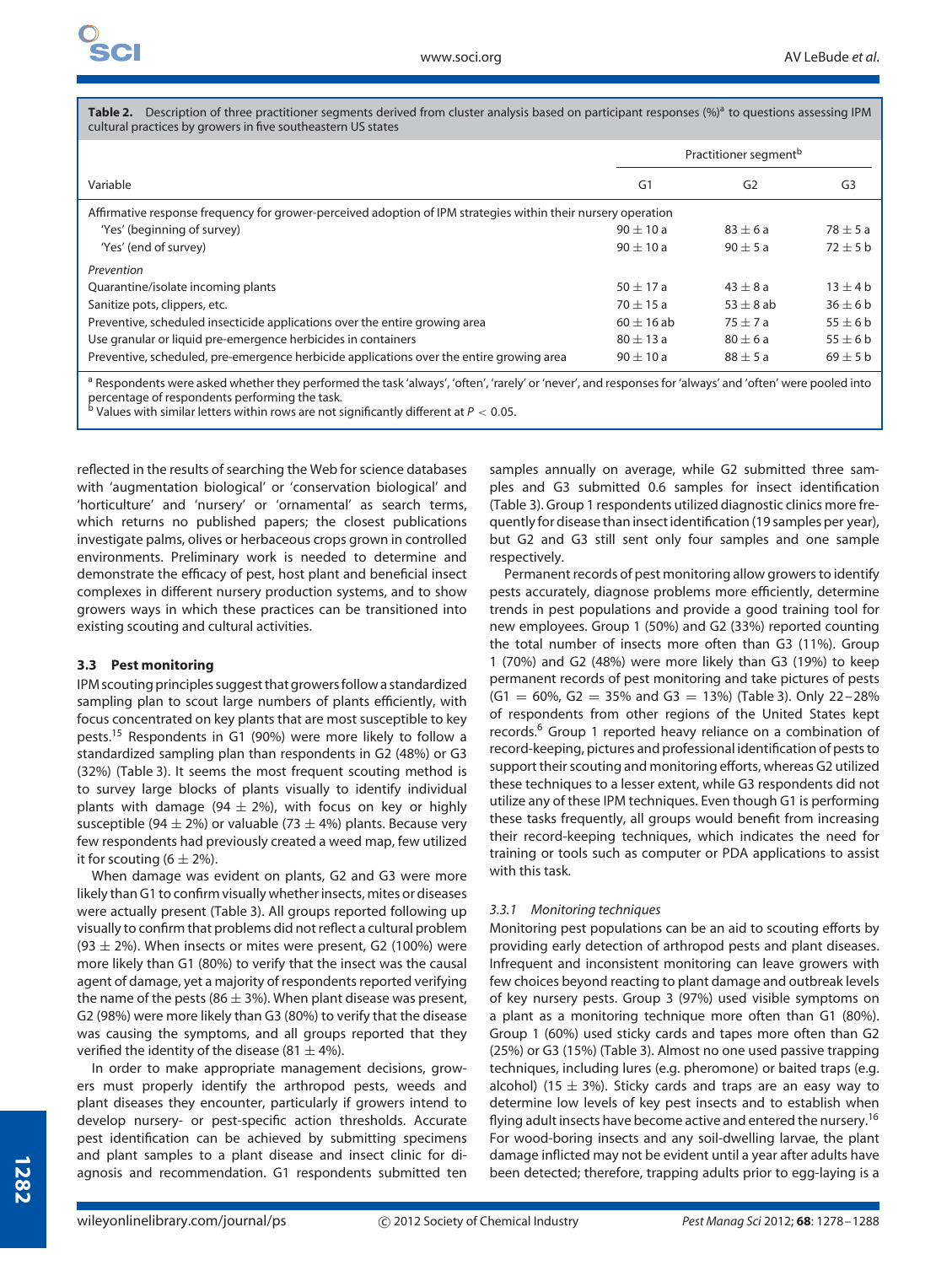Table 3. Percentage of respondents<sup>a</sup> within three practitioner segments using various techniques to begin monitoring for insects, diseases or weeds

|                                                                                                                                                       |                | Practitioner segment <sup>b</sup> |                 |  |
|-------------------------------------------------------------------------------------------------------------------------------------------------------|----------------|-----------------------------------|-----------------|--|
| Pest monitoring                                                                                                                                       | G <sub>1</sub> | G <sub>2</sub>                    | G <sub>3</sub>  |  |
| Follow a standardized sampling plan while scouting                                                                                                    | $90 \pm 10 a$  | $48 + 8$ b                        | $32 \pm 6$ b    |  |
| When damage was evident on plants, these were done                                                                                                    |                |                                   |                 |  |
| Visually confirm whether or not insects or mites are present                                                                                          | $80 + 13a$     | 100 <sub>b</sub>                  | $97 + 2 b$      |  |
| Visually confirm whether or not disease is present                                                                                                    | $80 \pm 17$ a  | $98 \pm 3$ b                      | $97 \pm 2 b$    |  |
| When insects, mites or disease was present, these were done                                                                                           |                |                                   |                 |  |
| Verify that the insect/mite is the causal agent of damage                                                                                             | $80 + 13a$     | 100 <sub>b</sub>                  | $93 + 3$ ab     |  |
| Verify that the disease is causing the symptoms                                                                                                       | $80 + 13$ ab   | $98 + 3a$                         | $80 \pm 5$ b    |  |
| Count the total number of insects/mites present                                                                                                       | $50 \pm 17$ a  | $33 + 8a$                         | $11 + 4b$       |  |
| Determine whether natural enemies are present                                                                                                         | $30 + 15$ ab   | $48 + 8a$                         | $22 \pm 5$ b    |  |
| Keep permanent records of pest monitoring                                                                                                             | $70 + 15a$     | $48 + 8a$                         | $19 \pm 5$ b    |  |
| Take pictures of the pests                                                                                                                            | $60 + 16a$     | $35 \pm 8a$                       | $13 \pm 4$ b    |  |
| On average, how many times a year have you sent a plant sample to a plant diagnostic<br>clinic to determine the name of a disease                     | $19 \pm 2a$    | $4 \pm 0.5$ b                     | $1 \pm 0.1$ c   |  |
| On average, how many times a year have you sent a plant sample to a plant diagnostic<br>clinic to determine the name of an insect or mite             | $10 \pm 4a$    | $3 + 0.4 b$                       | $0.6 \pm 0.1 c$ |  |
| Monitoring techniques used                                                                                                                            |                |                                   |                 |  |
| When a visible symptom appears on a plant                                                                                                             | $80 + 13a$     | $90 + 5$ ab                       | $97 + 2 b$      |  |
| Sticky cards or tapes                                                                                                                                 | $60 \pm 16$ a  | $25 \pm 7$ b                      | $15 \pm 4$ b    |  |
| Growing degree day accumulation                                                                                                                       | $40 \pm 16 a$  | $40 \pm 8a$                       | $9 \pm 3 b$     |  |
| Phenology of host or indicator plants                                                                                                                 | $40 \pm 16$ ab | $65 \pm 8a$                       | $27 \pm 5$ b    |  |
| Highly susceptible bait, trap or indicator plants                                                                                                     | $20 \pm 13$ ab | $35 \pm 8a$                       | $18 \pm 4$ b    |  |
| a Bespondents were asked whether they performed the task 'always' 'often' 'rarely' or 'never' and responses for 'always' and 'often' were pooled into |                |                                   |                 |  |

<sup>a</sup> Respondents were asked whether they performed the task 'always', 'often', 'rarely' or 'never', and responses for 'always' and 'often' were pooled into the percentage of respondents in each practitioner segment performing the task.

<sup>b</sup> Values with similar letters within rows are not significantly different at *P <* 0*.*05.

key step towards effective management of concealed pests. As an example, adult flat-headed apple tree borers (*Chrysobothris* sp.) emerge in spring and lay eggs, after which larvae tunnel under bark to overwinter. These life stages are difficult to detect and to control. When adults emerge the following spring, and as damage becomes evident, it is too late to provide crop-saving control. Simply waiting for damage to appear before beginning to scout is not going to limit tree injury. Indeed, borers were ranked as the top problematic pest at nurseries by growers in the southeastern United States.16

Growing degree day measurements can indicate when pests become active, and these data can stimulate scouting activity, especially when combined with sticky traps or other monitoring devices. Group 1 (40%) and G2 (40%) respondents reported using growing degree days more frequently than G3 (9%) respondents. Group 2 (65%) growers used phenology of host (or indicator) plants as often as G1 (40%), but more frequently than G3 (27%). Similar results were reported among groups when using highly susceptible bait or trap plants to monitor pests  $(G1 = 20\% , G2 = 35\%$  and  $G3 = 18\%)$  (Table 3). These results are similar to those of producers in other parts of the United States.<sup>6</sup> In spite of availability of many websites, documents and publications devoted to these monitoring practices, they are not used by growers frequently. These techniques require extra steps for collecting and analyzing data, yet their effectiveness is invaluable. Directed efforts are needed to develop simple and efficient monitoring techniques, and extension workshops are needed to introduce and implement these strategies into nursery operations.

## **3.4 Pest management decision-making**

#### *3.4.1 Insect management*

All groups reported that they evaluated how negatively plants were affected (severity) (94  $\pm$  2%), and how often the pest was observed in the process of scouting (incidence) (85  $\pm$  3%) when deciding to implement control tactics. Growers also determined whether the life stage of the pest that was present was one that caused harm to the plant (78  $\pm$  4%), as well as whether or not the pest was expected to be a problem for the next plant owner  $(82 \pm 4%)$ . All groups relied less on the calendar (time of year) to determine whether they should actively intervene to manage pests  $(55 \pm 4\%)$ .

Group 1 (70%) and G2 (58%) used anticipated date of sale more often than G3 (31%) to decide whether intervention was necessary (Table 4). This question was intended to represent a hypothetical scenario in which a leaf-feeding pest was present in summer, but deciduous plants would not be sold until winter. In such cases, neither the pest nor the leaves would be present when plants were sold, and no management action would be necessary. In a contrasting scenario, if similar pests were present in summer, and plants were anticipated to sell in fall, then action might be necessary to manage pests.

Group 1 (80%) and G2 (68%) used recommendations from plant diagnostic clinics to make pest management decisions more often than G3 (34%), which underscores the relative use of this tool by each group (Table 4). Group 2 (80%) was more likely to use either economic or damage thresholds than G3 (55%), while G1 (80%) was similar to both groups (Table 4). Economic or damage thresholds (the cost of treatment versus the amount of damage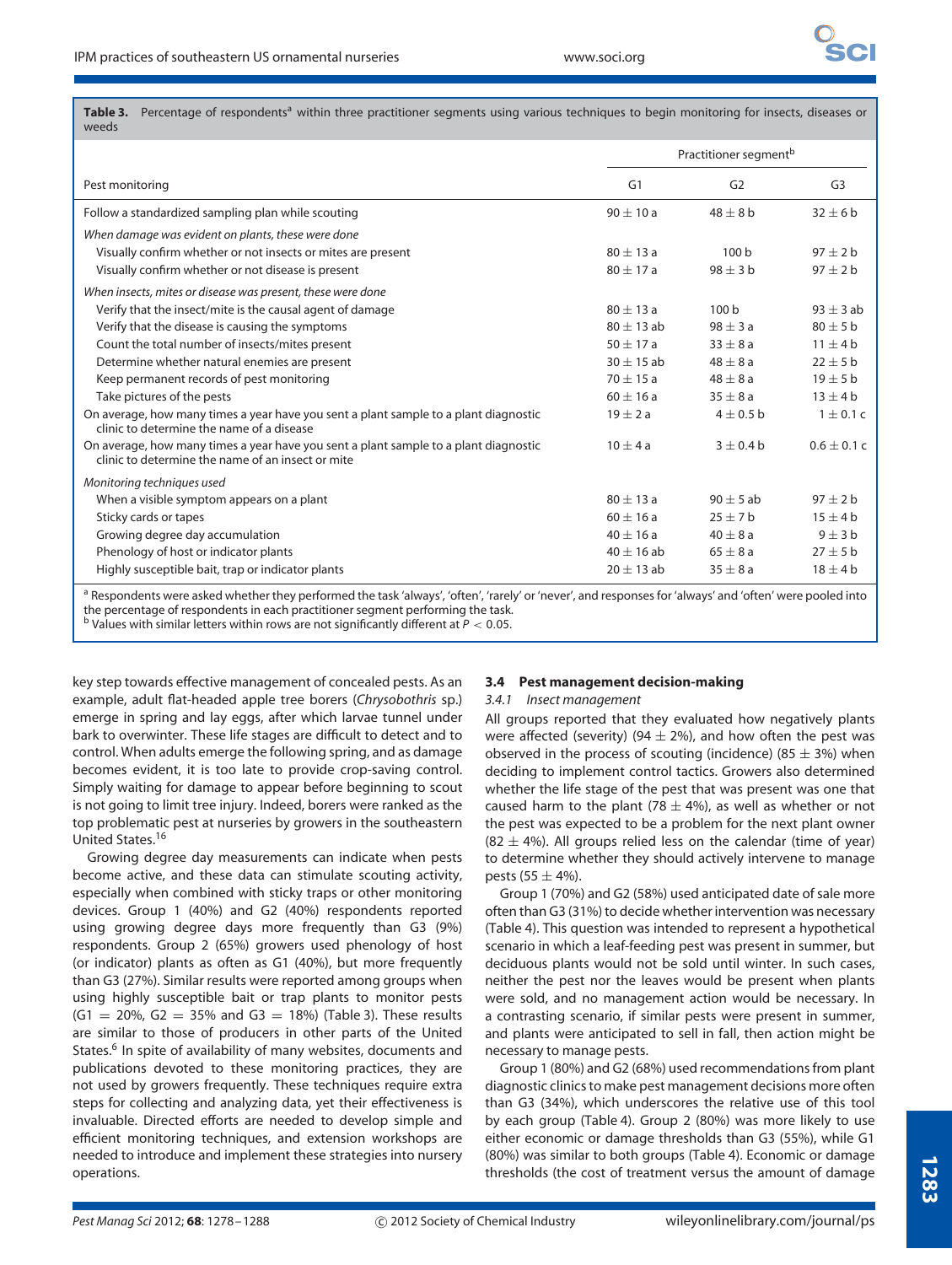| Table 4. Percentage of respondents <sup>a</sup> in each practitioner segment using information to determine whether intervention will be needed to manage<br>pests |                                   |                |                |  |
|--------------------------------------------------------------------------------------------------------------------------------------------------------------------|-----------------------------------|----------------|----------------|--|
|                                                                                                                                                                    | Practitioner segment <sup>b</sup> |                |                |  |
| Decision-making                                                                                                                                                    | G <sub>1</sub>                    | G <sub>2</sub> | G <sub>3</sub> |  |
| Information used to determine whether intervention is necessary to manage insects/mites                                                                            |                                   |                |                |  |
| Recommendation from a plant diagnostic clinic                                                                                                                      | $80 \pm 13$ a                     | $68 \pm 8a$    | $34 \pm 6$ b   |  |
| Economic or damage threshold                                                                                                                                       | $80 \pm 13$ ab                    | $80 \pm 6a$    | $55 \pm 6$ b   |  |
| Date of sale                                                                                                                                                       | $70 \pm 15 a$                     | $58 \pm 8a$    | $31 \pm 5$ b   |  |
| Phenology of host or indicator plants                                                                                                                              | $60 \pm 16$ ab                    | $65 \pm 8a$    | $45 \pm 6$ b   |  |
| Information used to determine whether intervention is necessary to manage plant diseases                                                                           |                                   |                |                |  |
| Recommendation from a plant diagnostic clinic                                                                                                                      | 100a                              | $68 \pm 8$ b   | $36 \pm 6c$    |  |
| Economic or damage threshold                                                                                                                                       | $90 + 10a$                        | $73 \pm 7a$    | $53 \pm 6$ b   |  |
| Calendar day or time of year                                                                                                                                       | $90 \pm 10 a$                     | $68 \pm 8a$    | $49 \pm 6$ b   |  |
| Date of sale                                                                                                                                                       | $80 \pm 13$ a                     | $58 \pm 8a$    | $32 \pm 5$ b   |  |
| Phenology of host or indicator plants                                                                                                                              | $70 \pm 15$ ab                    | $70 \pm 7a$    | $39 \pm 6$ b   |  |
| Information used to determine whether intervention is necessary to manage weeds                                                                                    |                                   |                |                |  |
| If the weed is a persistent problem                                                                                                                                | $100$ ab                          | 100a           | $88 \pm 4$ b   |  |
| Source of weeds (non-crop areas or property edge)                                                                                                                  | 100a                              | $65 \pm 8$ b   | $57 \pm 6$ b   |  |
| Species of weed found                                                                                                                                              | $90 + 10a$                        | $88 \pm 5a$    | $70 \pm 5$ b   |  |
| If the weed is in a stage that produces easily                                                                                                                     | $90 \pm 10$ ab                    | $95 \pm 3a$    | $77 \pm 5$ b   |  |
| If the weed is in a vulnerable part of its life cycle                                                                                                              | $80 \pm 13$ a                     | $78 \pm 7a$    | $47 \pm 6$ b   |  |
| Calendar date or time of year                                                                                                                                      | $90 \pm 10 a$                     | $90 \pm 5a$    | $61 \pm 5$ b   |  |
| Date of sale                                                                                                                                                       | $90 \pm 10 a$                     | $63 \pm 8a$    | $32 \pm 5$ b   |  |

<sup>a</sup> Respondents were asked whether they performed the task 'always', 'often', 'rarely' or 'never', and responses for 'always' and 'often' were pooled into the percentage of respondents in each practitioner segment performing the task.

<sup>b</sup> Values with similar letters within rows are not significantly different at *P <* 0*.*05.

the plants can withstand and still be salable) require information about the type and number of insects present, the percentage of plants infested, the relative presence or absence of beneficial insects and the time of year, and a working knowledge of tolerable limits of damage to crops.

Unfortunately, no formal thresholds have been developed for plants under woody ornamental nursery production.<sup>7</sup> Nevertheless, customer tolerance of any damage is near zero,  $17,18$  so rough estimates of aesthetic thresholds, based on their own experience, are used more often by growers to determine when to intervene. Among apple growers, McDonald and Glynn<sup>19</sup> measured the adoption of IPM practices and found that 86% of growers self-reported using pest thresholds as part of their decision to intervene and manage insects, yet only 17% waited until the threshold was reached before applying pesticides. A more common occurrence (38%) was keeping the threshold in mind on the basis of experience.<sup>19</sup>

#### *3.4.2 Plant disease management*

All groups used severity (87  $\pm$  3%) and incidence of plant disease  $(85 \pm 3%)$  to determine whether intervention was warranted to manage plant diseases. If soilborne diseases are present, and symptoms are manageable in the nursery, plants can still be sold. Plant health, however, may not decline until plants have been established in the landscape and become stressed. All groups took this into consideration when intervening for disease control  $(84 \pm 3\%)$ , and it appears that growers are very conscious about not knowingly selling diseased plants.

Plant disease management actions were directed by recommendations from plant diagnostic clinics more often for G1 (100%) than for G2 (68%) or G3 (36%). Group 1 (90%) and G2 (73%) both used economic or damage thresholds more often than G3 (53%) (Table 4). This was also true for calendar day or time of year. Group 2 (70%) used host plant phenology (or indicator plants) similarly to G1 (70%) and more often than G3 (39%). Few respondents used disease prediction software (e.g. Maryblyt) ( $7 ± 2$ %). As with insect pests, growers are more likely to rely on visual symptoms, phenology based on personal experience and professional identification than technology to guide management actions.

#### *3.4.3 Weed management*

All groups used weed incidence (95  $\pm$  2%) and severity (91  $\pm$  3%) to determine whether intervention was necessary to manage weeds. Respondents also considered whether the weed would be a problem for the next owner (71  $\pm$  4%). Groups 1 (100%) and 2 (100%) considered whether the weed was a persistent problem morefrequently than G3(88%)(Table 4). Group 1(100%) evaluated the source of weeds more often than G2(65%) or G3(57%). Both G1 (90%) and G2 (88%) identified the weed species and determined whether the weed was in a vulnerable life stage (G1  $=$  80% and  $G2 = 78%$ ) more often than G3 (70% and 47%). Groups 2 (95%) and 1 (90%) determined whether the weed was close to reproduction, but G2 considered this more often than G3 (77%). Groups 1 and 2 used calendar date and time of year (90%) and considered date of sale (90% and 63% respectively) more often than G3 (61%, 32%) when determining how to manage weed infestations (Table 4).

A total of 80% of respondents wait until weeds appear before they initiate active scouting. This may be because weeds have a longer perceived window for control than other pests. However, weeds are harder to control post-emergence than pre-emergence.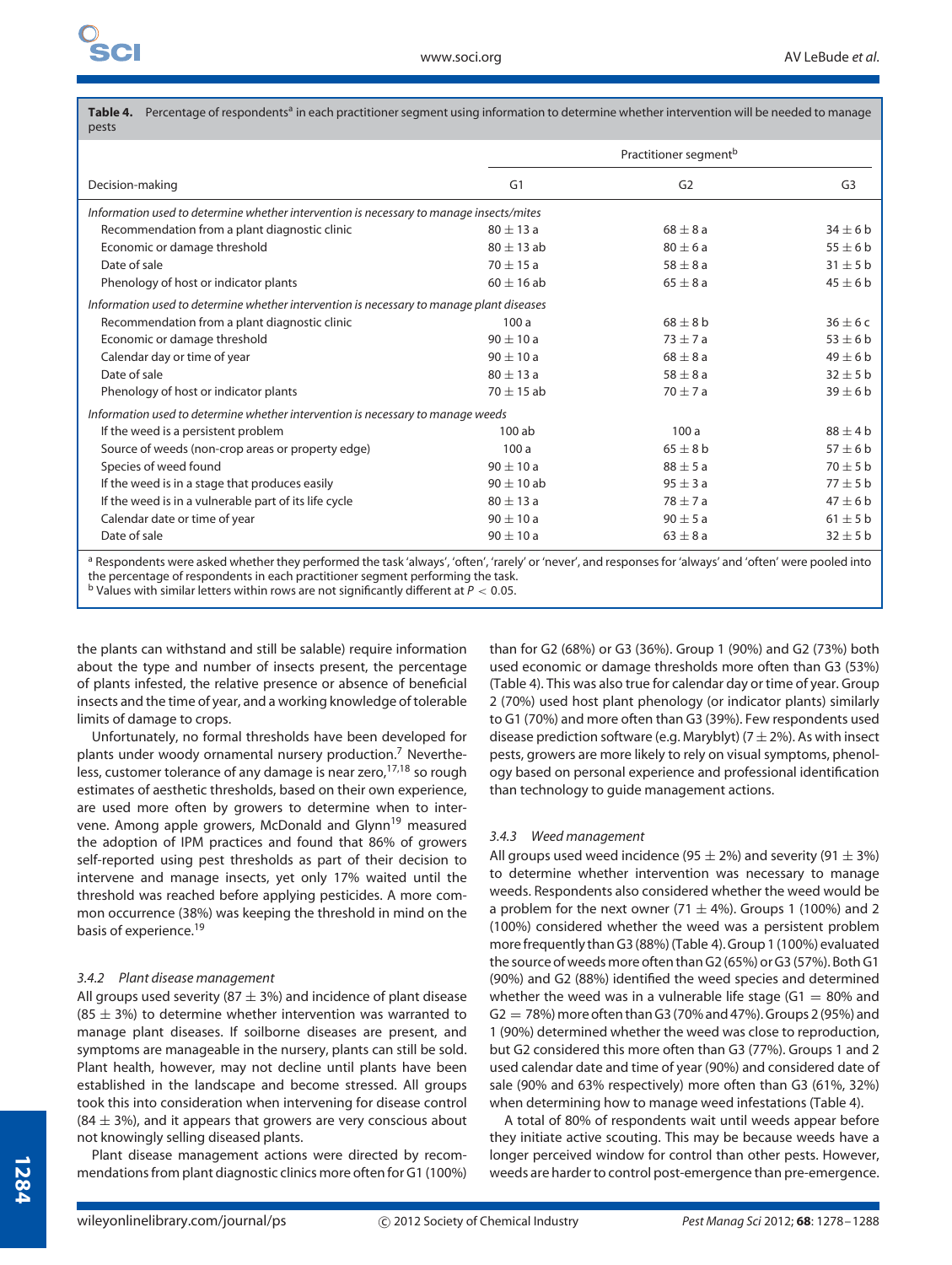Groups 1 and 2 utilized more preventive options than G3 to inhibit weed growth. Preventive measures reduce infestations and may also increase the flexibility of respondents to manage problems when they arise.

## **3.5 Management actions and direct intervention**

When intervention was necessary to manage insects or mites, all of G2 (100%) and G1 (100%) chose insecticides, in contrast to G3 (86%), and all groups reported selecting the least toxic alternative  $(71 \pm 4%)$  (Table 5). Group 2 (98%) alternated pesticide mode of action (MOA) to avoid resistance similarly to G1 (100%) and more often than G3 (84%). Group 1 (90%) was similar to G2 (68%) but more likely than G3 (55%) to spot-treat within a crop. A high percentage of all groups (88  $\pm$  3%) applied a broadcast treatment to the entire affected crop, and fewer reported spraying the entire nursery (28  $\pm$  4%).

A small percentage among groups adopted the use of natural products (11 $\pm$ 3%), released beneficial insects (6 $\pm$ 2%) or predatory mites (3  $\pm$  2%) or applied entomopathogenic nematodes (2  $\pm$  1%). Group 1 (70%) was more likely to discard plants compared with G2 (43%) and G3 (35%). Only 10  $\pm$  3% of respondents stated that they did nothing and let the pest population self-correct.

When intervention was necessary to control plant diseases,  $79 \pm 4\%$  of respondents applied a chemical pesticide. About 60  $\pm$  4% chose a least toxic alternative, and 81  $\pm$  4% alternated pesticideMOA toavoid resistance.Groups 1(80%)and 2(58%) used horticultural oils more often than G3 (38%) (Table 5). Although biological controls for plant pathogens were used infrequently by both G1 (30%) and G2 (13%), these groups reported greater use than G3 (4%). Only a small portion of respondents chose not to intervene ( $7 \pm 2\%$ ) to control plant disease. Group 1 and 2 respondents utilize spot-spraying, which can be used when pests have been located and are limited to a portion of a crop.

When intervention was necessary to manage weeds, all groups hand-weeded (83  $\pm$  3%). Groups 1 (90%) and 2 (73%) were more likely to apply a spray mix of broad spectrum and pre-emergence herbicides than G3 (54%) (Table 5). Group 1 (50%) was more likely than G2 (13%) or G3 (15%) to discard plants, and a small group of respondents chose not to intervene (2%).

Overall, ornamental nursery growers report using very few biological control agents in the southeast or elsewhere in the United States. $6,7$  This might be explained by the lack of efficacy data in diverse nursery crops and production systems. In addition, biological control agents often require specific and different application procedures to those employed for pesticides. For example, the application of entomopathogenic nematodes requires continuous air agitation, rather thanmechanical agitation, in cool (20 $^{\circ}$ C) (68 $^{\circ}$ F) water for efficacy. $^{20}$  Effective biological control also requires deliberate scouting to catch pest infestations early, which is time and labor intensive. As a consequence, growers may perceive that pesticides constitute the only cost-effective management option available.

## **3.6 Perceived limitations to nursery IPM**

Respondents were asked about factors that might limit their use of IPM in their nursery. There were no differences among groups for any of the suggested factors, so a descriptive sketch is reported. It was established that 50% or more of respondents believe their implementation of IPM is constrained by the availability  $(53 \pm 4%)$  and effectiveness of alternatives to chemical controls  $(61 \pm 4\%)$ , by the availability of research comparisons between alternative and chemical controls (60  $\pm$  4%) and by lack of information on the effective use of new, less toxic insecticides  $(60 \pm 4%)$  and knowledge regarding specific scouting protocols needed to monitor diverse nursery pests (52  $\pm$  5%), which is similar to the factors limiting IPM by respondents in Sellmer *et al*. 7

From 2000, when Sellmer *et al*. <sup>7</sup> conducted their survey, to 2009, when the present survey was done, grower adoption of IPM remained constrained by the availability of alternatives to chemical controls. In spite of this perception, the availability of alternatives to broad-spectrum insecticides has increased in the last 10 years, but a need remains for research and demonstrations that compare the efficacy of alternative methods with traditional chemical controls. Moreover, a comprehensive information source is needed in both digital and print formats to inform nursery growers about effective pest management alternatives, less toxic chemical controls, specific scouting methods for pests and pest

| Percentage of respondents <sup>a</sup> in each practitioner segment choosing among intervention practices perceived as necessary to manage pests<br>Table 5. |                                   |                |                |  |
|--------------------------------------------------------------------------------------------------------------------------------------------------------------|-----------------------------------|----------------|----------------|--|
|                                                                                                                                                              | Practitioner segment <sup>b</sup> |                |                |  |
| Intervention                                                                                                                                                 | G1                                | G <sub>2</sub> | G <sub>3</sub> |  |
| When intervention is necessary to manage insects/mites, these practices are used                                                                             |                                   |                |                |  |
| Insecticidal products                                                                                                                                        | $100$ ab                          | 100a           | $86 + 4 b$     |  |
| Discard plants                                                                                                                                               | $70 + 15a$                        | $43 + 8b$      | $35 + 6 b$     |  |
| Spot-treat within a crop                                                                                                                                     | $90 + 10a$                        | $68 + 8$ ab    | $55 + 6 b$     |  |
| Alternate pesticides to avoid resistance                                                                                                                     | $100$ ab                          | $98 + 3a$      | $84 \pm 4$ b   |  |
| When intervention is necessary to manage diseases, these practices are used                                                                                  |                                   |                |                |  |
| Horticultural oils                                                                                                                                           | $80 + 13a$                        | $58 + 8a$      | $38 \pm 6$ b   |  |
| Biological controls (Plantshield)                                                                                                                            | $30 + 15a$                        | $13 + 5$ ab    | $4+2b$         |  |
| When intervention is necessary to manage weeds, these practices are used                                                                                     |                                   |                |                |  |
| Tank-mix spray applications of a broad-spectrum herbicide and a pre-emergence herbicide                                                                      | $90 + 10a$                        | $73 + 7a$      | $54 + 6 b$     |  |
| Discard plants                                                                                                                                               | $50 \pm 16 a$                     | $13 \pm 5$ b   | $15 \pm 4$ b   |  |

<sup>a</sup> Respondents were asked whether they performed the task 'always', 'often', 'rarely' or 'never', and responses for 'always' and 'often' were pooled into the percentage of respondents in each practitioner segment performing the task.

<sup>b</sup> Values with similar letters within columns are not significantly different at P *<* 0*.*05.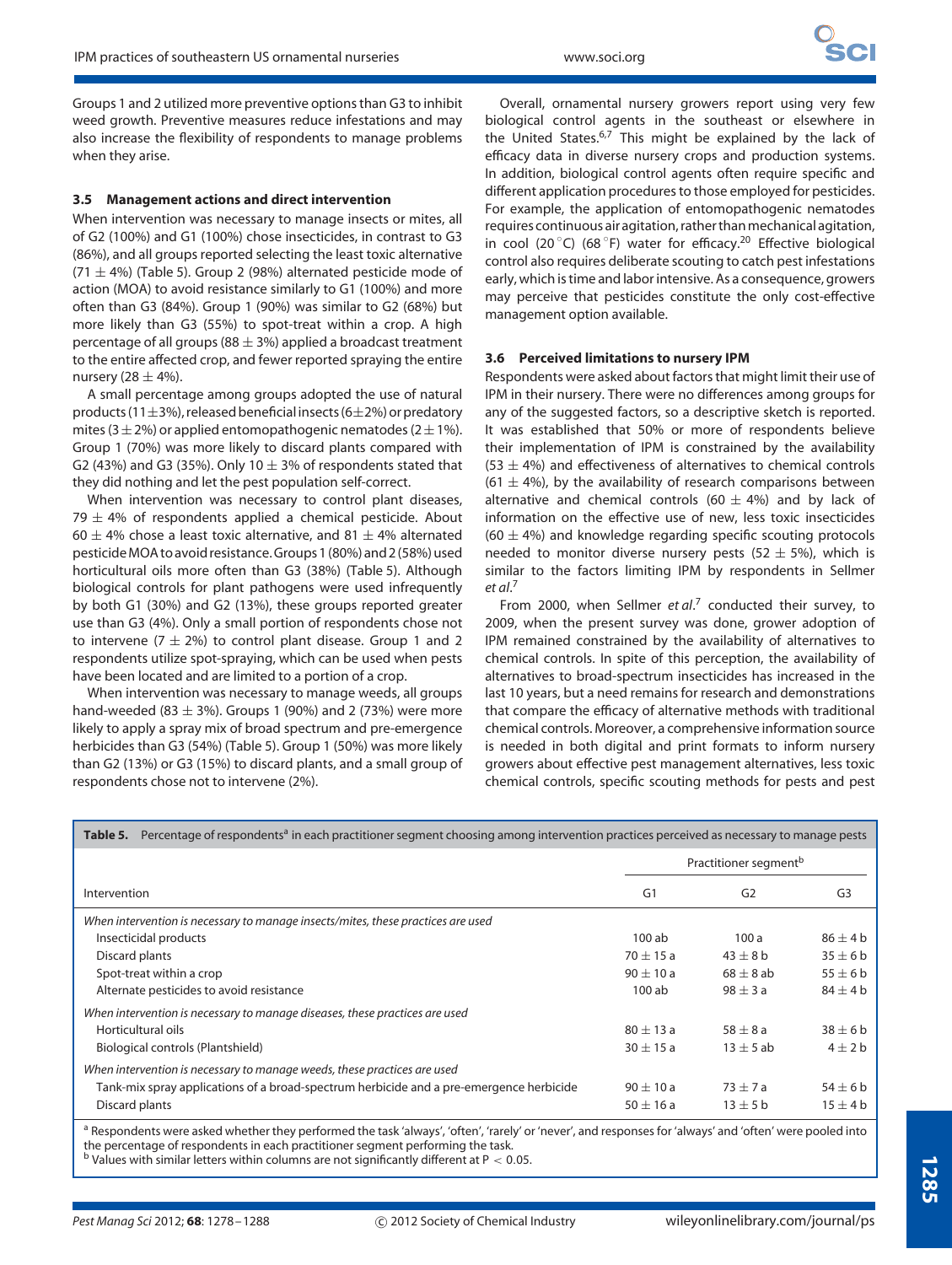| Percentage of respondents from each practitioner segment that agreed <sup>a</sup> with the following statements concerning pest management and<br>Table 6.<br>use of IPM |                                   |                |             |
|--------------------------------------------------------------------------------------------------------------------------------------------------------------------------|-----------------------------------|----------------|-------------|
|                                                                                                                                                                          | Practitioner segment <sup>b</sup> |                |             |
| Statement                                                                                                                                                                | G1                                | G <sub>2</sub> | G3          |
| IPM practices would save my nursery money                                                                                                                                | 100a                              | $83 + 6a$      | $72 + 5b$   |
| IPM practices allow labor to be used more efficiently at my nursery                                                                                                      | 100a                              | $80 + 6$ ab    | $68 + 6 b$  |
| There are alternatives to chemical pesticides that are as effective in controlling diseases                                                                              | $70 + 15a$                        | $35 + 8b$      | $42 + 6 b$  |
| Using natural enemies to control key pests is cost effective                                                                                                             | $50 + 17a$                        | $23 + 7h$      | $39 + 6$ ab |
| Growers were asked on a five-point Likert-type scale whether they strongly agree (1) agree (3) or strongly disagree (5) with a few statements                            |                                   |                |             |

<sup>a</sup> Growers were asked on a five-point Likert-type scale whether they strongly agree (1), agree (3) or strongly disagree (5) with a few statements concerning pest management and the use of IPM. Their responses were combined into one value termed 'agree' by averaging those responses from category 1 (strongly agree), 2 and 3 (agree).

<sup>b</sup> Values with similar letters within columns are not significantly different at *P <* 0*.*05.

predators and providing real-world testimonials about successful IPM applications in peer-grower operations.

#### **3.7 Grower attitudes about current nursery IPM**

Respondents were asked whether or not they agreed with statements about IPM costs and effectiveness, to determine how their perceptions of IPM may have affected their behaviors and implementation. A total of  $35 \pm 4\%$  of all respondents believed that alternatives to chemical pesticides were equally as effective in controlling insect pests. When asked if there were alternatives to chemical pesticides that were as effective in controlling diseases, G1 (70%) agreed more often than G2 (35%) and G3 (42%) respondents (Table 6). Few respondents agreed that alternative controls to chemical herbicides were as effective for managing weeds (31  $\pm$  4%). Half of G1 (50%) agreed that using natural enemies to control key pests was cost effective, in contrast to G2 (23%). Nevertheless, the perception of uncertainty associated with natural enemies as a control component in IPM has led many growers to apply insecticides.9 Zalucki *et al*. <sup>9</sup> suggested that very little research had been conducted to show thefeasibility or impact of using natural enemies in a given agricultural system, and that the research and extension community might be emphasizing their adoption too strongly as an ideal component of IPM. Moreover, other aspects of IPM need to be adopted first, including more deliberate scouting early in production, counting the number of insects present and determining the initial incidence and severity of diseases, scouting for and identifying natural enemies and improving cultural conditions to conserve beneficial insects prior to introducing beneficial insect populations as a pest control method.

In spite of reliance on chemical options to manage pests, a majority of respondents do not agree that monitoring pests and reducing pesticide use is too costly to implement  $(31 \pm 4\%)$ agree). A high percentage agree that IPM practices benefit the environment (90  $\pm$  3%), and that using fewer chemical pesticides would reduce risks to non-target organisms (birds, fish, etc.)  $(81 \pm 4\%)$ , employees  $(80 \pm 4\%)$  and customers  $(70 \pm 4\%)$ . Yet, only half agree that advertising the business as 'sustainable' or 'organic' could increase profits (50  $\pm$  5%). Group 1 (100%) and group G2 (83%) agree more often than G3 (72%) that IPM could save their nursery money. Moreover, G1 (100%) has greater belief than G3 (68%) that IPM practices allow nursery labor to be used more efficiently. Such stated beliefs, however, are not reflected in the IPM behaviors reported by these groups. For example, not all growers use monitoring, scouting, identifying pests and choosing appropriate controls early in the pest infestation period, which reduce labor and input costs over the entire production cycle. The discrepancy underscores a need for economic assessments of IPM with demonstrated on-nursery components that quantify savings in labor and pesticide use, with reduced incidence of plant damage.11

## **3.8 Grower information sources and opportunities for professional development**

When seeking knowledge about plant pests from reference materials, all groups used reference books in their office (87 $\pm$ 3%). Groups 1 (100%) and 2 (78%) supplemented that information using the World Wide Web more often than G3 (62%) (Table 7). Group 1 (90%) utilized state ornamental pest management guides more often than G2 (55%) or G3 (50%), and gained knowledge from a plant disease and insect clinic more often than the other two groups (G1 = 80%, G2 = 33% and G3 = 18%). G1 and G2 both utilized professional association publications ( $G1 = 80\%$ ) and G2 = 55%) and trade journals, such as *Nursery Management*  $(G1 = 80\%$  and  $G2 = 85\%$ ), more often than G3 (22% and 57% respectively). However, G1 (50%) was less likely than G2 (90%) or G3 (86%) to utilize timely reference materials, such as *Pest News*, from cooperative extension. Additional sources of information for all groups included plant disease and insect pocket guides (50  $\pm$  5%), state Department of Agriculture inspectors and publications (49  $\pm$  5%), state commodity association publications  $(42 \pm 4\%)$ , control/pesticide guides from other states  $(36 \pm 4\%)$ and newsletters from outside their state (30  $\pm$  4%).

When gaining knowledge or advice via person-to-person contact, all groups chose to communicate first with other growers  $(83 \pm 3%)$ . Group 1 (60%) spoke more often with crop consultants than did G2 (20%) or G3 (16%) (Table 7). Approximately half of all respondents contacted salespeople or representatives from chemical companies or distributors (56  $\pm$  4%), or contacted an extension agent either by telephone (50 $\pm$ 5%) or e-mail (46 $\pm$ 4%). Group 2 (43%) was more likely than G3 (24%) to subscribe to a listserve, and almost one-third followed a pest management weblog (blog) (27  $\pm$  4%). All groups attended professional development opportunities; however, the overall percentage was low. The most frequent opportunity for learning was on-site troubleshooting with a county agent, consultant or pest expert  $(44 \pm 4\%)$ , followed by attending either 1 day meetings  $(38 \pm 4\%)$ , multiday workshops sponsored by Cooperative Extension or state commodity group tradeshows (38  $\pm$  4%), university field days (31  $\pm$  4%), evening meetings (30  $\pm$  4%) or pest education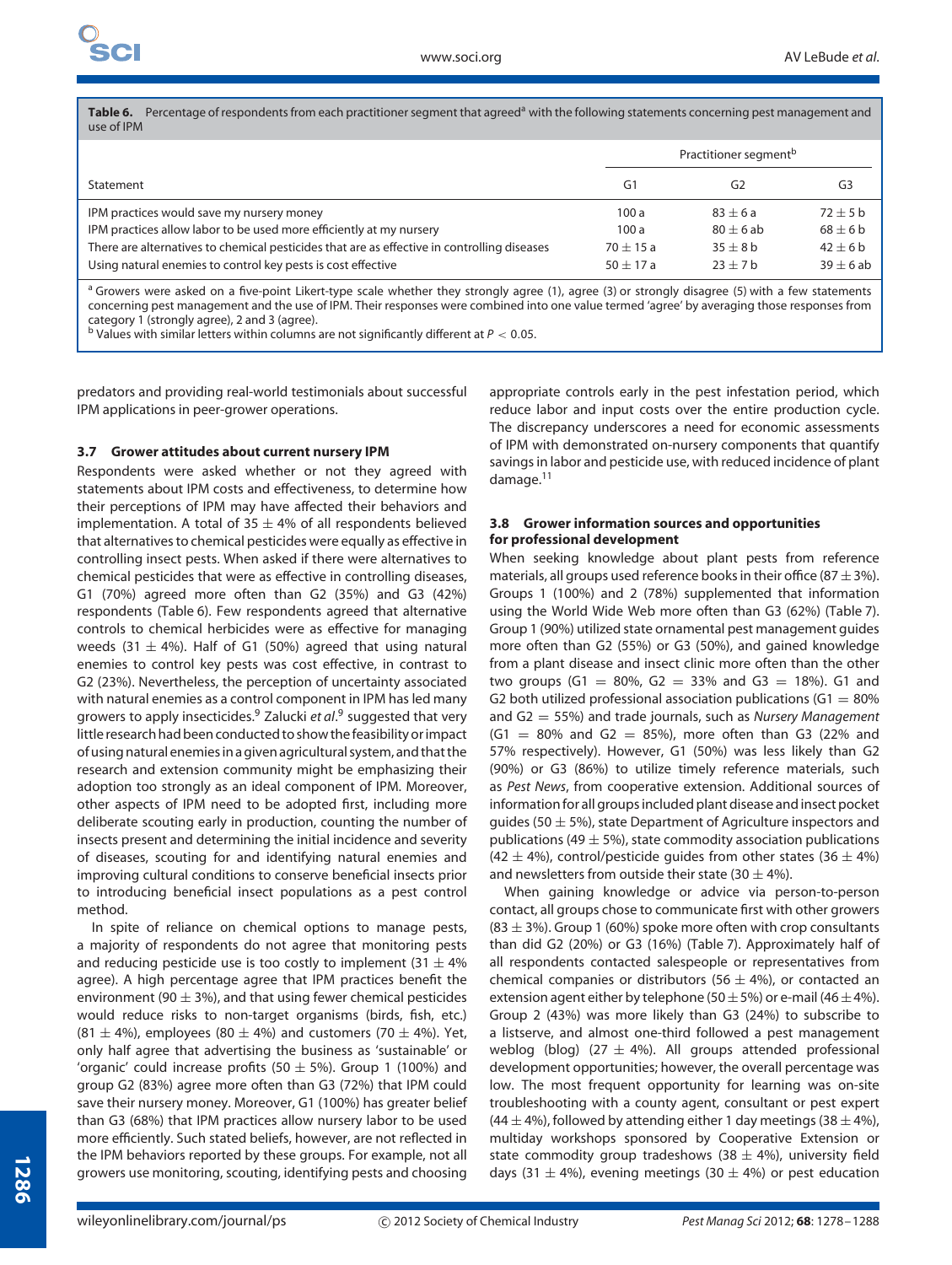| Percentage of practitioner segments <sup>a</sup> (percentage of operations) that gained knowledge about plant pests from various sources<br>Table 7. |                                   |             |                |
|------------------------------------------------------------------------------------------------------------------------------------------------------|-----------------------------------|-------------|----------------|
|                                                                                                                                                      | Practitioner segment <sup>b</sup> |             |                |
| Information source                                                                                                                                   | G1                                | G3          | G <sub>2</sub> |
| Searching the World Wide Web                                                                                                                         | 100 a                             | $78 + 7$ ab | $62 + 6b$      |

| Your state's ornamental pest management quides                                                                    | $90 + 10a$   | $55 + 8b$    | $50 \pm 6$ b |
|-------------------------------------------------------------------------------------------------------------------|--------------|--------------|--------------|
| Trade journals (Nursery Management & Production, etc.)                                                            | $80 + 13$ ab | $85 \pm 6a$  | $57 \pm 6$ b |
| A plant disease and insect clinic                                                                                 | $80 + 13a$   | $33 \pm 8$ b | $18 \pm 5$ b |
| Other professional associations or publications                                                                   | $80 + 13a$   | $55 \pm 8a$  | $22 \pm 5$ b |
| Printed-paper materials such as newsletters, factsheets and pest management updates from<br>cooperative extension | $50 + 17a$   | $90 + 5 b$   | $86 \pm 5$ b |
| Crop consultants                                                                                                  | $60 + 16a$   | $20 + 6 b$   | $16 + 4b$    |
| Subscribing to an e-mail listserve                                                                                | $20 + 13$ ab | $43 + 8a$    | $24 + 5b$    |
|                                                                                                                   |              |              |              |

<sup>a</sup> Respondents were asked whether they performed the task 'always', 'often', 'rarely' or 'never', and responses for 'always' and 'often' were pooled into the percentage of respondents in each practitioner segment performing the task.

<sup>b</sup> Values with similar letters within rows are not significantly different at *P <* 0*.*05.

meetings held at other nurseries (27  $\pm$  4%). The fact that G2, and G3 to a lesser extent, utilized cooperative extension almost exclusively validates ongoing efforts to reach these groups with new information, pest management materials and professional development opportunities to improve IPM adoption and retention. In other IPM programs, the ability to affect change was associated with the extent of interaction among stakeholders and those working to affect change.<sup>21</sup>

Low enrollment by growers at most educational outreach opportunities is an obstacle to educating growers about IPM. In addition, university field days highlighting research have become limited in southeastern US states, owing in part to lower operating budgets, faculty and support staff reductions and the increasing costs of conducting research operations. Will enrollment increase as webinars and other online synchronous or asynchronous content delivery become more available? Currently, a low percentage of growers use the Internet for most of their education, although this may change over time if the Internet becomes a primary delivery method.

# **4 CONCLUSIONS**

## **4.1 Summary of group assessments**

Respondents clustered in the present analysis into G1 used IPM practices more frequently than other groups at various levels of the IPM continuum. For example, they were more likely to employ preventive practices such as sanitizing of clippers and pots, quarantining of incoming plants and scheduled applications of pre-emergence herbicides over the nursery to reduce pest problems in the future. Likewise, they were more likely to scout pests using a standardized sampling plan and monitor pests using sticky cards and permanent records rather than wait for plant damage to appear before scouting. Moreover, this group submitted more samples to a diagnostic clinic to determine pest identification and used the recommendations of the diagnostic clinic in their decision-making process to intervene. When control was necessary, respondents in G1 were more likely than the other groups to select reduced-risk pesticides and employ them in a more judicious manner, such as spot-treating small areas. These practices reflect a greater understanding and appreciation of the potential benefits of IPM for the health of their business, workers and the environment.

Unfortunately, G1 respondents represented just 8% of all participants, and most growers surveyed fell into G2 (32%) or G3 (60%). In spite of differences in stated action and philosophy, many practices employed by G2 growers overlapped with those classified as G1. Respondents in G2 utilized important components of IPM,for example phenology of host plants, growing degree days, identifying natural enemies and keeping records of monitoring, but did so less consistently. Businesses employing respondents in G2 had similar gross sales as those in G1, but employed fewer workers. Even though fewer employees may mean less emphasis on IPM, G2 did believe that IPM practices allowed labor to be used more efficiently at their nursery. This is good news, because G2 was also most receptive to extension training, which, combined with their relatively high appreciation for IPM, makes them the group for which extension agents could affect the most change.

G3 respondents generally used IPM tactics much less often and had a worse impression about anticipated benefits from adopting IPM than those in G1. This contrast was most apparent in prevention, scouting and monitoring techniques and sources to retrieve information. Additionally, businesses employing respondents of G3 had been operating for less time, with fewer employees, and had lower gross revenues compared with G1 and G2. Those in G3, however, shared a similar affinity for information and opportunity for learning as those in G2. The present snapshot suggests that, by 2009, growers at many nurseries in the southeastern United States had not adopted several principles of IPM, and that G3 respondents were more likely to be found at businesses that had not been in business as long as nurseries employing G1 and G2 respondents. Therefore, an emphasis by cooperative extension over time may improve knowledge about and adoption of more IPM principles by G3.

# **4.2 Final thoughts and future directions**

Among the present cumulative pool of survey participants it was possible to recognise that different adoption levels for IPM exist between practitioner segments, particularly with regard to scouting and monitoring behaviors. Many respondents stated that they scouted plants for pests, but results suggest that scouting methods need improvement. The actual time needed to scout may not change among groups. More deliberate scouting methods might need to be adopted, however, in order to obtain information in a timely manner, which, in turn, would